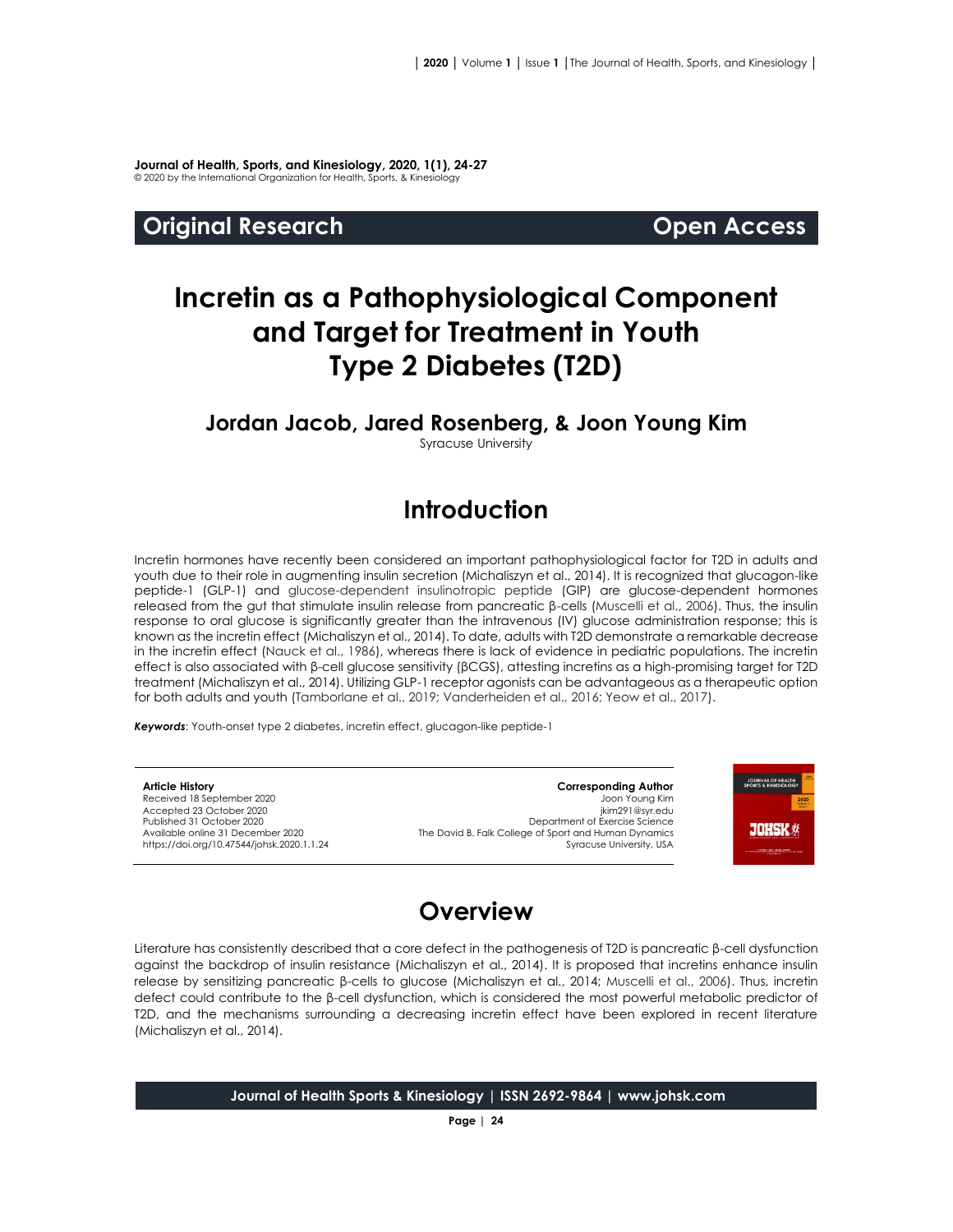Evidence has consistently demonstrated a reduced, and sometimes even absent, incretin effect in adults with T2D (Nauck et al., 1986). The incretin effect has been quantitated as the percent difference or ratio between the insulin response seen during an oral glucose tolerance test (OGTT) in relation to IV glucose administration (Muscelli, et al., 2006; Nauck et al., 1986). During an OGTT, adults with T2D exhibited a significantly reduced (36%) incretin contribution to the total insulin response compared to healthy adults who demonstrated a 73% incretin contribution in response to oral glucose challenges (Nauck, et al., 1986). Despite no clear difference in the incretin effect observed between adults with normal glucose tolerance (NGT) vs. impaired glucose tolerance (IGT), the incretin effect on potentiation (i.e., the phenomenon encompassing glucose-induced and incretin-induced potentiation of insulin release) differs significantly (Figure 1), emphasizing potential contribution of incretin defects from NGT to IGT (Muscelli, et al., 2006). Specifically, in IGT adults, a significant rise in GLP-1 corresponded with a flat, unresponsive time course of potentiation following an OGTT, whereas adults with NGT expressed a rise in potentiation in correspondence to an increase in GLP-1 (Figure 1) (Muscelli, et al., 2006).

To our knowledge, data regarding the incretin effect in IGT and T2D are sparse in pediatrics. One pediatric study showed that obese adolescents have a reduced incretin effect (estimated by the ratio OGTTβCGS/hyperglycemic clamp-βCGS) in both IGT and T2D compared with NGT (32% and 38% reductions, respectively), with no difference between IGT and T2D (Michaliszyn et al., 2014). It is noted that adolescents with IGT and T2D exhibit similar circulating concentrations of total GLP-1 and GIP to adolescents with NGT following an OGTT (Michaliszyn et al., 2014). In terms of incretin response (no effects), data are still controversial in adults. One study showed similar levels of intact GLP-1 and GIP in adults with IGT and T2D compared to NGT following an OGTT (Lee et al., 2010). In contrast, a different study reported that GLP-1 secretion was significantly impaired in adults with T2D vs. NGT (total 2-hour GLP-1 = 16.49 ± 14.11 vs. 35.39 ± 15.40 pmol/L, p<0.005) (Zhang et al., 2012). Furthermore, total 2-hour GLP-1 secretion was positively correlated with the homeostasis model assessment of βcell function (r = 0.186, p<0.0001) (Zhang et al., 2012), testifying an important interplay of incretin hormones and βcell function in the evolution of T2D. Collectively, based on studies in adults and limited pediatric evidence, it is postulated that absolute concentrations of GLP-1 and GIP could indicate only a partial segment of the pathophysiological role in T2D, signifying incretin effects function independent of circulating levels.

Given collective evidence on incretins as a key pathophysiological component of T2D, enhancing incretin response and its effects has become a promising target of T2D treatment. In line with this interest/potential, new forms of T2D treatment have targeted GLP-1 receptors. Metformin monotherapy is predominantly used for youthonset T2D (Y-T2D), but incretin mimetic drugs are being added to this therapy to improve glycemic control (Tamborlane et al., 2019). A recent 52-week (26 weeks double blinded and randomly assigned; 26 weeks open label) phase III clinical trial in obese youth with T2D illustrated that a combination of metformin and liraglutide, an incretin mimetic, improved glycemic control (measured by glycated hemoglobin [HbA1c]) at 26 and 52 weeks to a greater extent than metformin treatment alone at 26 and 52 weeks (HbA1c percentage point change from baseline after 26 weeks = -0.64 vs. 0.42,  $p<0.001$ , and 52 weeks = -0.50 vs. 0.80 [p-value not reported]) (Tamborlane et al., 2019). Additionally, liraglutide has shown potential in adults with longstanding, uncontrolled T2D using highdose insulin; compared to placebo, 6 months of liraglutide treatment improved insulin secretion, measured by area under the curve (AUC) of C-peptide, during a mixed meal challenge, (AUC<sub>C</sub> = 1234.6 ± 588.6 vs. 922.9 ± 470.5 μg/L/min, p = 0.002) (Vanderheiden et al., 2016). Taken together, these studies prove the efficacy of focusing treatment on GLP-1 receptors rather than solely GLP-1 total secretion.

### **Considerations**

While metformin and insulin were the sole treatment options for Y-T2D prior to FDA approval (in 2019) for the use of GLP-1 agonists, a recent RISE (Restoring Insulin Secretion) clinical trial reported disappointing results that both metformin alone and insulin glargine for three months followed by metformin for nine months were not effective in restoring/preserving β-cell function in youth with prediabetes and T2D (RISE Consortium & RISE Consortium Investigators, 2019). On the contrary, the role of GLP-1 and the efficacy of the GLP-1 receptors in T2D signifies a strong target for potential treatment. Additional clinical trials are warranted to see if monotherapy of GLP-1 agonist vs. combined (metformin + liraglutide) therapy is effective to reserve Y-T2D to prediabetes and/or normal state.

**Journal of Health Sports & Kinesiology | ISSN 2692-9864 | www.johsk.com**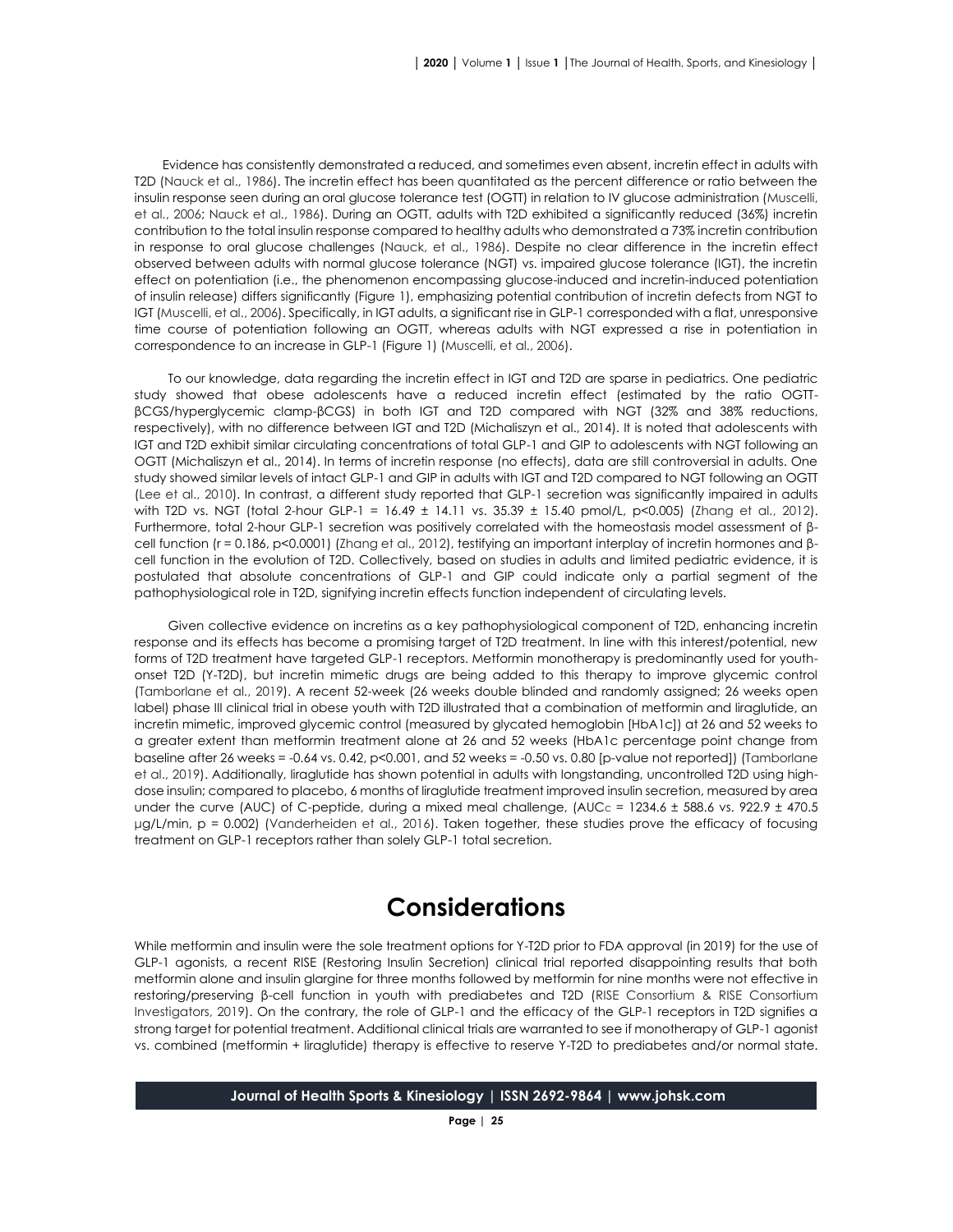More importantly, future research should focus on disease prevention rather than treatment to avoid aggressive complications and metabolic degradations of Y-T2D (RISE Consortium & RISE Consortium Investigators, 2019). Altogether, it would be germane to investigate whether lifestyle changes (diet, physical activity, exercise medicine) can improve the incretin effect in conjunction with glycemic control in youth.



*Figure 1. Adopted from Muscelli et al. (2006). Time course of oral-to-IV ratios for insulin secretion rate, potentiation,*  and GLP-1 in NGT subjects (squares) and IGT subjects (circles). Asterisks denote time points at which mean values *differ from baseline (time 0) at the level of P < 0.006.*

**Journal of Health Sports & Kinesiology | ISSN 2692-9864 | www.johsk.com**

**Page | 26**